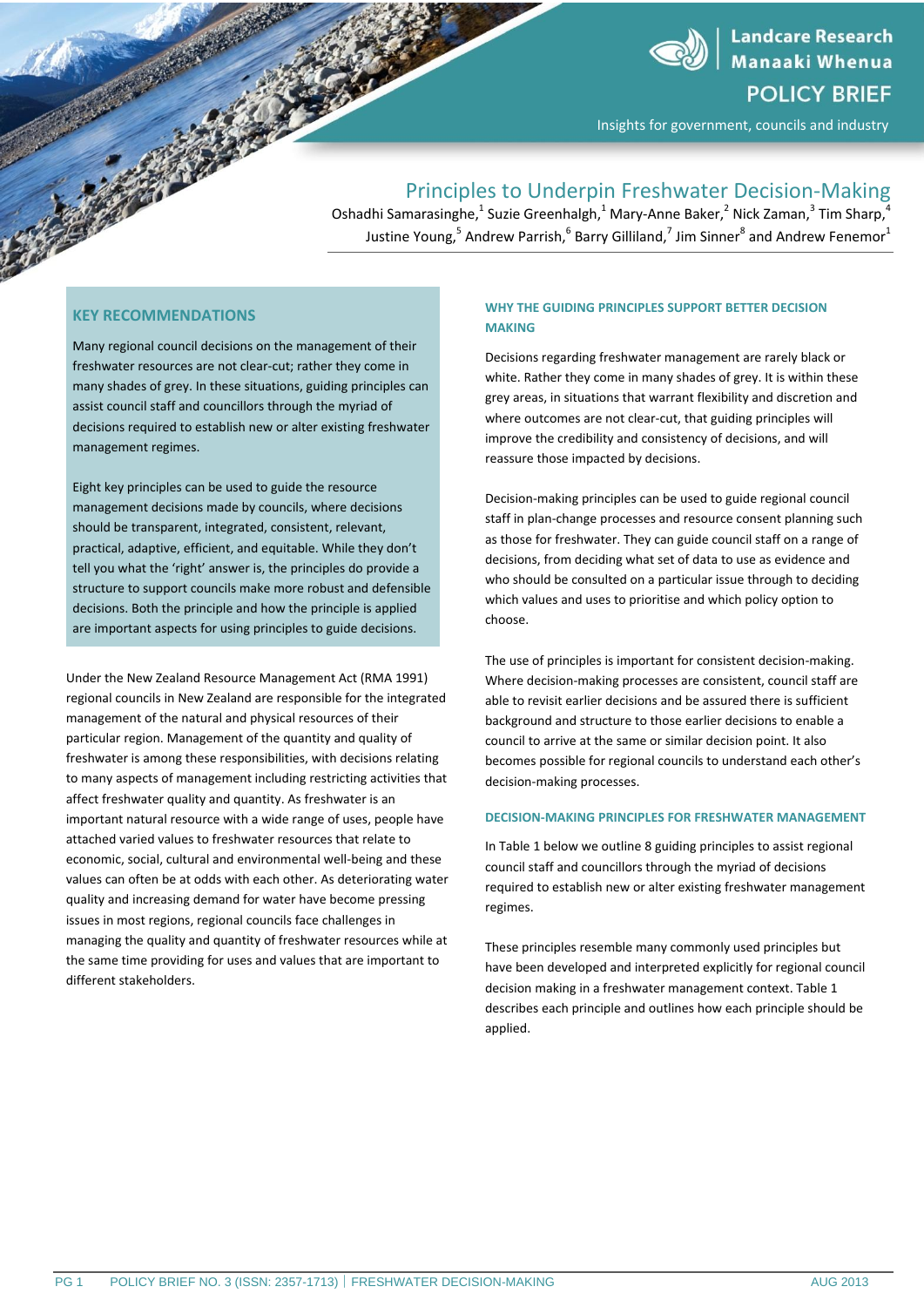### **Table 1.** Key principles for use in freshwater decision-making

| <b>Principle</b>                 | <b>Description</b>                                                                                                                                                                                                                                                                                                                                                                                                                                                                                                                                                                                                                                                                                                                                                                                                                                                                                                                                                                                                                                                            |
|----------------------------------|-------------------------------------------------------------------------------------------------------------------------------------------------------------------------------------------------------------------------------------------------------------------------------------------------------------------------------------------------------------------------------------------------------------------------------------------------------------------------------------------------------------------------------------------------------------------------------------------------------------------------------------------------------------------------------------------------------------------------------------------------------------------------------------------------------------------------------------------------------------------------------------------------------------------------------------------------------------------------------------------------------------------------------------------------------------------------------|
| <b>Transparent</b>               | Document and disclose the processes followed, values considered and data/information/criteria/methods used in<br>making a decision, including pertinent information gaps, risks, consequences (of action as well as in-action) and<br>uncertainties.<br>Decisions often affect multiple stakeholders with potentially differing values and perceptions. Clearly articulating<br>whose values are being considered and how these values and perceptions are treated within a decision-making<br>process, what and how information is used to identify the extent of impacts and the criteria used to make a<br>decision will provide stakeholders with a greater understanding of how the final decisions or options to be<br>considered were derived.                                                                                                                                                                                                                                                                                                                         |
| Integrated                       | Ensure all pertinent values and all resource issues from all affected stakeholders in relation to the interconnections<br>of the resources being managed (e.g. surface water/groundwater, land/water and water quality/quantity) and who<br>manages them are recognised and considered within an integrated assessment process.<br>Decisions that are made without considering the full range of economic, social, cultural, and environmental impacts<br>may have unintended consequences. Considering the full range of impacts will improve the robustness and<br>acceptability of decisions. Similarly, assessing existing resource use alongside a proposed use is essential for<br>managing cumulative effects. Decisions should consider how to integrate management across different<br>departments within the same council and between different government jurisdictions (national, regional and local).                                                                                                                                                            |
| <b>Consistent</b>                | Treat all values, processes, and data requirements, and collect and analyse all information, in a similar fashion with<br>a similar level of rigour.<br>Each person has innate biases that will inadvertently affect a decision. While this is natural, efforts should be made<br>to collect, analyse, and evaluate all information and options in a similar manner, including using the same criteria<br>and assumptions. This applies not only to decisions within a given decision-making process but also between<br>different decision-making processes to allow a useful justification and comparison of decisions across temporal and<br>spatial scales, and issues.                                                                                                                                                                                                                                                                                                                                                                                                   |
| Relevant                         | Ensure the information assessed and options considered fully account for the contextual situation (including<br>stakeholder values, risks, and scale), the pertinent legislative frameworks (local, regional, and national), the<br>scientific knowledge relating to that environment, and the inter-connectedness between resources being managed.<br>Any information used and options developed should fit their intended use and meet the expectations or<br>requirements of all stakeholders. While there are aspects of information or options that can be generalised across<br>issues and spatial and temporal scales, there are aspects that need to reflect the specific circumstances of the<br>resource issue under debate.<br>Decisions should be founded on appropriate science-based evidence about the environmental and socio-economic<br>system the proposal may change. Decisions are also subject to the rule of law, and should particularly take into<br>account impacts on local and community values, and levels of risk associated with the proposal. |
| <b>Practical</b><br>(achievable) | Ensure options and conditions being considered are measureable (able to be monitored and evaluated), can be put<br>into operation, are enforceable (if regulatory), and can achieve the desired outcome.<br>To prevent the misinterpretation of the intended purpose of an outcome, options should avoid ambiguity by clearly<br>stating the outcome(s) sought and the processes established to achieve them. Those processes need to be carefully<br>designed to ensure there are few barriers to implementation. Further to this, any impacts need to be measurable to<br>enable stakeholders to track progress towards achieving the outcome and to adapt their actions if progress is not<br>sufficient. Enforcement, if needed, depends on clarity of responsibility and the ability to monitor the actions of<br>those responsible.                                                                                                                                                                                                                                     |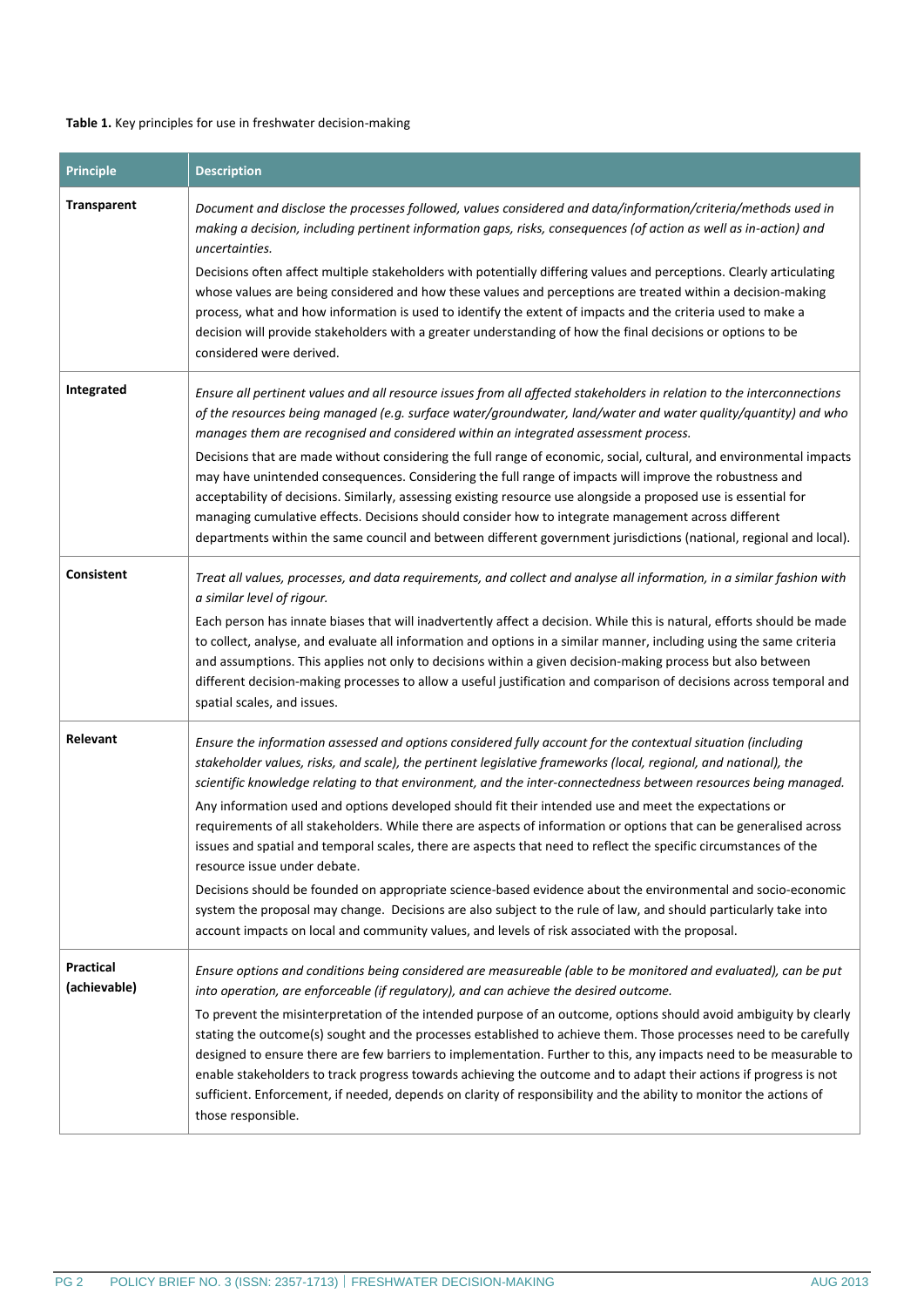| <b>Principle</b> | <b>Description</b>                                                                                                                                                                                                                                                                                                                                                                                                                                                                                                                                                                                                                                                                                                                                                |
|------------------|-------------------------------------------------------------------------------------------------------------------------------------------------------------------------------------------------------------------------------------------------------------------------------------------------------------------------------------------------------------------------------------------------------------------------------------------------------------------------------------------------------------------------------------------------------------------------------------------------------------------------------------------------------------------------------------------------------------------------------------------------------------------|
| <b>Adaptive</b>  | Consider options and conditions that have sufficient flexibility to enable them to be responsive to new information<br>or circumstances that arise.<br>Rarely do we design an option or make a decision whose outcome is certain —whether it is environmental,<br>economic or social responses. Flexibility means an option can be modified as new information becomes available<br>(such as new interactions between resources; ecological thresholds are refined or crossed), or if unexpected<br>implementation barriers or unintended consequences arise, thus improving the outcomes. However, there will<br>always be trade-offs between this flexibility and the desire for greater certainty.                                                             |
| <b>Efficient</b> | Use options that promote innovation and reduce the transaction costs of achieving the desired outcome.<br>Where existing policy results in a range of resource uses that do not produce the best outcomes for a community<br>then new decisions could enable changes in resource use that improve these outcomes. When faced with<br>constraints, innovative solutions are often discovered that improve the rate at which we can achieve the desired<br>outcome. This increases the stakeholder acceptance of and participation in an option. Similarly, options with lower<br>stakeholder and agency transaction costs (e.g. administrative requirements, skills/capacity to fulfil the<br>requirements and financial burden) are likely to be more acceptable. |
| Equitable        | Ensure options minimize the negative impacts on well-being of all stakeholders.<br>Ideally, options should aim to improve the well-being of some without reducing the well-being of others. While this<br>is a great aspiration, it is rarely practical. Most options are developed in response to a resource issue or<br>development that may disadvantage someone, and therefore solutions could restrict the activities of some portion<br>of society thereby decreasing their well-being. For practical purposes, all negative impacts should be minimised to<br>the extent practicable or should reduce the well-being of all affected stakeholders as equitably as possible.                                                                                |

### **EXAMPLE OF APPLYING THE PRINCIPLES**

The principles can be applied to all stages of a council decisionmaking process – from identifying an issue to monitoring and evaluating the policies adopted to address the issue – though not all principles will be relevant for all stages.

Here, we briefly demonstrate how the principles could be applied to the scoping stage of a hypothetical regional water allocation issue and initial stakeholder engagement process. When scoping the problem, the principles relating to transparency, integration, consistency, and relevance are the

most appropriate. How these can be applied to the scoping of the problem and initial stakeholder engagement is outlined below in Table 2.

There is likely to be iteration between the problem scoping and the initial engagement process as the scope of the problem gets further clarified through the initial engagement with stakeholders. Before any stakeholder engagement the council staff will need to frame the issue(s), including estimating the size of the problem, likely timeframe required to address the problem, the key issues, potential risks & possible outcomes, and who are the affected stakeholders.



Photo credits: Suzie Greenhalgh

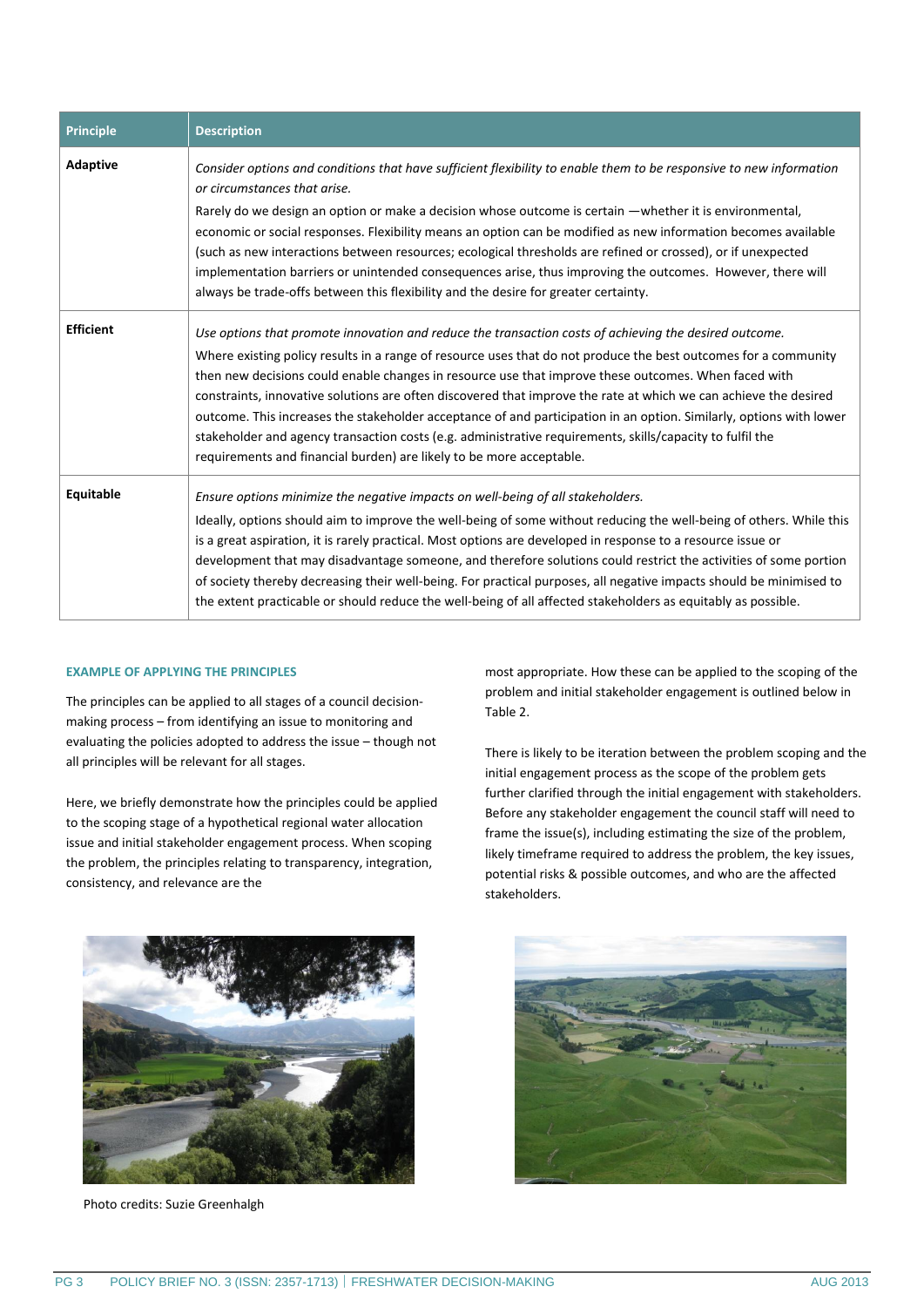**Table 2.** Applying the principles to the scoping stage of a hypothetical regional water allocation issue and initial stakeholder engagement process

| <b>Principle</b> | Applied to scoping the problem                                                                                                                                                                                                                                                                                                                                                                                                      | Applied to initial stakeholder engagement                                                                                                                                                                                                                                                                                                                                                                                                                                                                                                                                                                                                    |
|------------------|-------------------------------------------------------------------------------------------------------------------------------------------------------------------------------------------------------------------------------------------------------------------------------------------------------------------------------------------------------------------------------------------------------------------------------------|----------------------------------------------------------------------------------------------------------------------------------------------------------------------------------------------------------------------------------------------------------------------------------------------------------------------------------------------------------------------------------------------------------------------------------------------------------------------------------------------------------------------------------------------------------------------------------------------------------------------------------------------|
| Transparent      | Record and communicate to stakeholders:<br>the problem and key issues involved<br>$\bullet$<br>(including potential size of the problems)<br>identified interconnections between<br>$\bullet$<br>resources and how the<br>research/investigations have or will be<br>conducted<br>Make readily available and accessible to<br>stakeholders all relevant material, research, and<br>meeting minutes related to the scoping exercise. | Record and communicate to stakeholders:<br>the stakeholders or stakeholder representatives who attended<br>٠<br>meetings or were contacted in other ways<br>timeframe for decisions to be made and/or actions<br>$\bullet$<br>implemented<br>questions asked and relevant information discussed with the<br>$\bullet$<br>stakeholders<br>values identified and discussed - and which stakeholders<br>$\bullet$<br>identified which values<br>objectives and policies discussed in relation to the water<br>$\bullet$<br>allocation issue                                                                                                     |
| Integrated       | Ensure:<br>initial scoping identified possible resource<br>٠<br>interactions and begins to investigate the<br>relationships between these resources<br>the impact of the problem is considered from<br>$\bullet$<br>an environmental, social, cultural, and<br>economic perspective and accounts for the<br>array of stakeholder values                                                                                             | Ensure:<br>all affected stakeholders or stakeholder representatives are<br>٠<br>approached during the initial stakeholder engagement process<br>with stakeholders, that the important values that are affected<br>$\bullet$<br>by water allocation have been identified and recorded<br>all important information regarding the issue is discussed<br>$\bullet$<br>during the initial stakeholder engagement process and further<br>information requirements start to be clarified<br>the policy objectives are understood and, where possible,<br>٠<br>agreed by the affected stakeholders in the initial stakeholder<br>engagement process |
| Consistent       | Begin to identify all stakeholder values that are<br>affected by the resource management problem or<br>could be affected by the actions undertaken to<br>address the problem.<br>Ensure any analysis to clarify the scale of the<br>problem or interactions between resources is<br>undertaken, where possible, with a similar level of<br>rigour.                                                                                  | Ensure:<br>$\bullet$<br>stakeholders are asked the same questions and given the same<br>information during the stakeholder engagement process and<br>questions from different stakeholders are treated and<br>responded to in a similar fashion<br>the information regarding water allocation and values<br>$\bullet$<br>identified by the affected stakeholders are given similar weight<br>during the process                                                                                                                                                                                                                              |
| Relevant         | Ensure:<br>the problem context is clearly understood<br>$\bullet$<br>and information being provided fits that<br>context (or can be related to that context)<br>stakeholder values, concerns and needs are<br>$\bullet$<br>mirrored in the information and analysis<br>provided and to be acquired<br>all legislative requirements relating to the<br>٠<br>problem are considered                                                   | Ensure:<br>the stakeholders or stakeholder representatives participating<br>$\bullet$<br>in the initial engagement process are stakeholders who are<br>actually affected by water allocation<br>information and questions discussed during the initial<br>$\bullet$<br>stakeholder engagement process are the most pertinent for<br>the water allocation issue (this will require good meeting<br>facilitation)<br>the process being proposed and outcomes sought reflect the<br>٠<br>issue and stakeholder concerns                                                                                                                         |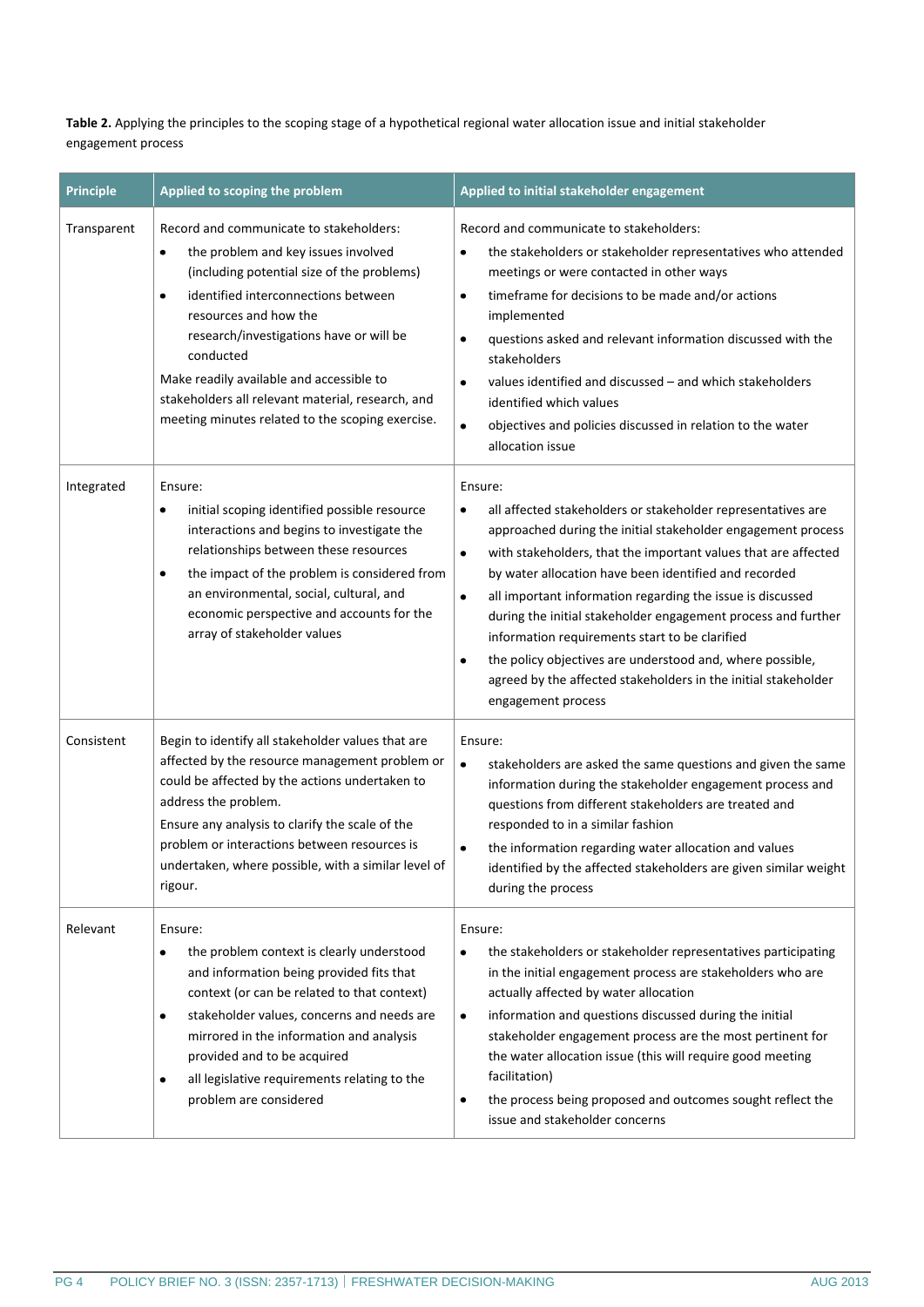## **TRANSLATING THE PRINCIPLES FOR DIFFERENT CONTEXTS**

Principles are often applied to different contexts where the same principle can be interpreted and applied differently depending on the context. This is important to note, as a principle developed for one context may not be appropriate or useful in a different context. Table 3 outlines how the description and application of the

transparency principle may change depending on its context. This demonstrates the value of developing and using principles that reflect the context in which they are to be used – in this case the decisions by councils during a planning process or consent decisions.



| <b>Transparent</b><br><b>Principle</b> | <b>Description</b>                                                                                                                                                                                                                                                                                                                                                                                                                           | <b>Context</b>                                                                  |
|----------------------------------------|----------------------------------------------------------------------------------------------------------------------------------------------------------------------------------------------------------------------------------------------------------------------------------------------------------------------------------------------------------------------------------------------------------------------------------------------|---------------------------------------------------------------------------------|
| Transparency                           | Document and disclose the processes followed, values considered, and<br>data/information/criteria used in making a decision, including pertinent<br>information gaps, risks, consequences (of action as well as in-action) and<br>uncertainties.                                                                                                                                                                                             | Regional Council freshwater decision<br>making (described in this document)     |
| Transparency                           | Information flows freely and steps taken in policy development is visible<br>to all ensuring ethics and equity.                                                                                                                                                                                                                                                                                                                              | Freshwater governance (Fenemor et al.<br>2011)                                  |
| Transparent                            | The material used in consultation processes should clearly state the<br>issue, the decision being considered, the stage it is at, and the role of the<br>local authority. Information about decisions, in general, readily available<br>to the public.                                                                                                                                                                                       | Local authority decision making and<br>consultation (Local Government Act 2002) |
| Transparency                           | Addressing all relevant issues in a factual and coherent manner, based<br>on a clear audit trail, disclosing any relevant assumptions and making<br>appropriate references to the accounting and calculation methodologies<br>and data sources used.                                                                                                                                                                                         | Corporate accounting and reporting (WRI<br>2004)                                |
| Transparent &<br>Accountable           | The process and its ground rules are clear and public, and there is an<br>effective mechanism for monitoring progress and sharing information so<br>that steps taken in policy development are visible to all. The roles and<br>responsibilities of both institutions and stakeholders are clear.<br>Participants network with and are answerable to those they represent,<br>and the process upholds all existing statutes and regulations. | Collaboration in freshwater management<br>(Land and Water Forum 2012)           |
| Transparency                           | The company provides timely disclosure of information about its<br>products, services, and activities, permitting stakeholders to make<br>informed decisions.                                                                                                                                                                                                                                                                                | Corporate sustainability (Epstein 2008)                                         |
| Transparency                           | Built on the free flow of information: processes, institutions, and<br>information are directly accessible to those concerned with them, and<br>enough information is provided to understand and monitor them.                                                                                                                                                                                                                               | Good Governance principles (UNDP 1997)                                          |

## **CONCLUSIONS**

Principles can guide council staff and councillors in the everyday decisions they make regarding freshwater management. They provide a level of assurance that all information, persons, values, etc., have been considered and that the process of making a decision has been fully documented. The use of principles will be

particularly useful where decisions are not black or white or the trade-offs being made are not right or wrong. While they do not resolve the decision-making dilemma of 'what is the right answer', principles provide a structure to support council staff and councillors make more robust and defensible decisions and better ensure there are 'no surprises'.